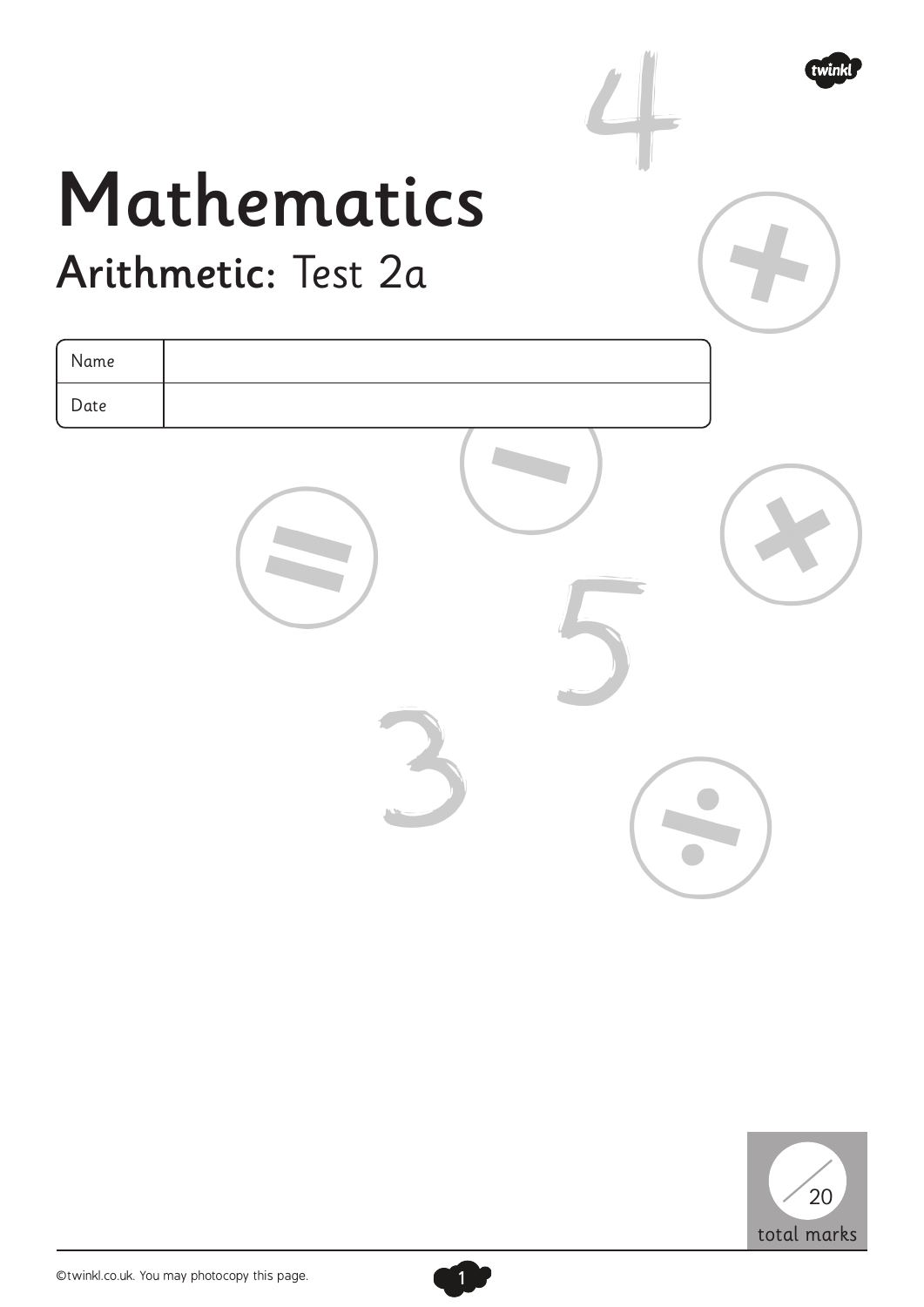





 $\boxed{2}$ 



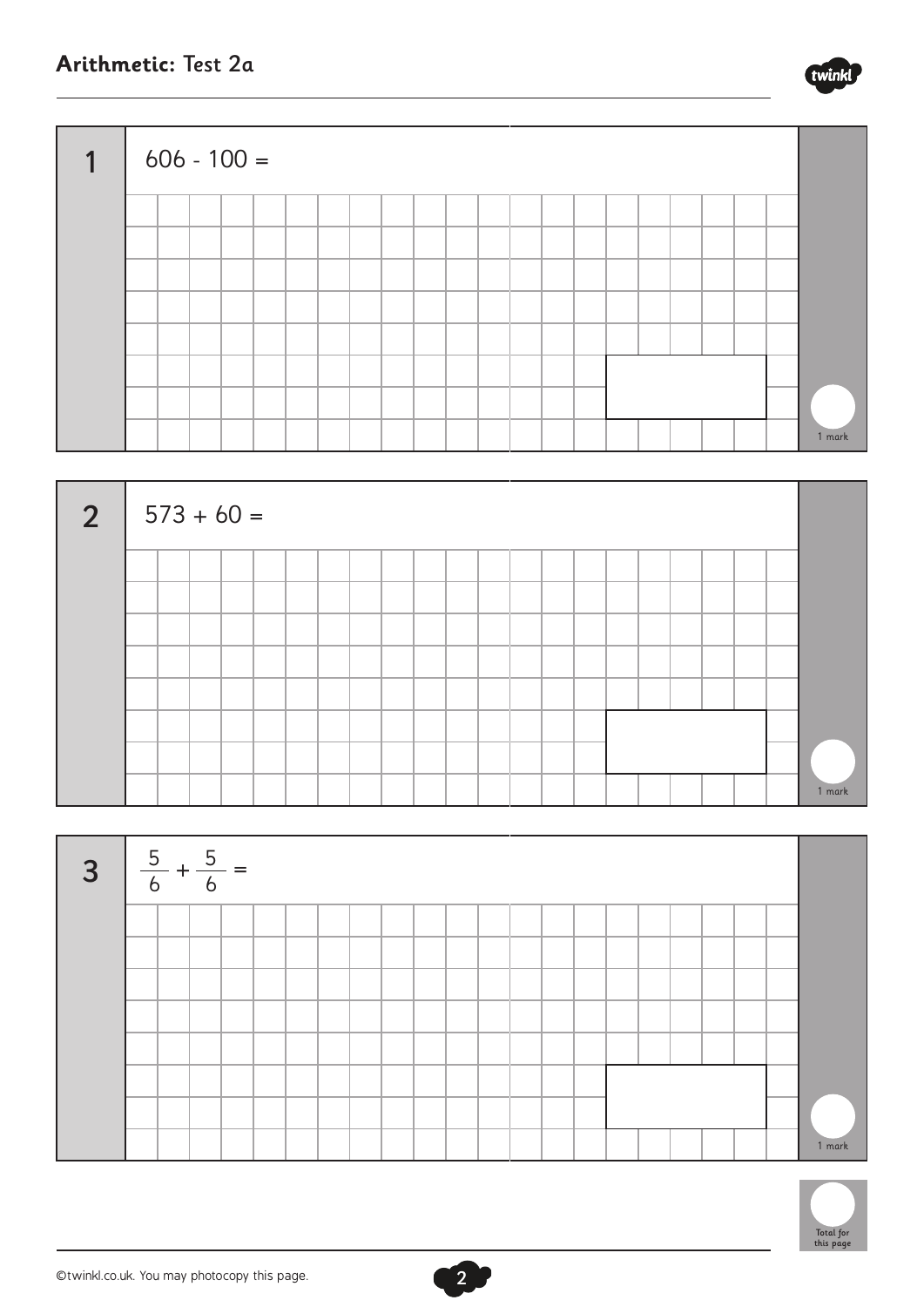| $\overline{4}$ | $6836 - 546 =$ |  |  |  |  |  |  |  |  |  |        |
|----------------|----------------|--|--|--|--|--|--|--|--|--|--------|
|                |                |  |  |  |  |  |  |  |  |  |        |
|                |                |  |  |  |  |  |  |  |  |  |        |
|                |                |  |  |  |  |  |  |  |  |  |        |
|                |                |  |  |  |  |  |  |  |  |  |        |
|                |                |  |  |  |  |  |  |  |  |  |        |
|                |                |  |  |  |  |  |  |  |  |  |        |
|                |                |  |  |  |  |  |  |  |  |  |        |
|                |                |  |  |  |  |  |  |  |  |  | 1 mark |



| $6 \mid 6.3 - 0.56 =$ |  |  |  |  |  |  |  |  |  |  |        |
|-----------------------|--|--|--|--|--|--|--|--|--|--|--------|
|                       |  |  |  |  |  |  |  |  |  |  |        |
|                       |  |  |  |  |  |  |  |  |  |  |        |
|                       |  |  |  |  |  |  |  |  |  |  |        |
|                       |  |  |  |  |  |  |  |  |  |  |        |
|                       |  |  |  |  |  |  |  |  |  |  |        |
|                       |  |  |  |  |  |  |  |  |  |  |        |
|                       |  |  |  |  |  |  |  |  |  |  |        |
|                       |  |  |  |  |  |  |  |  |  |  | 1 mark |

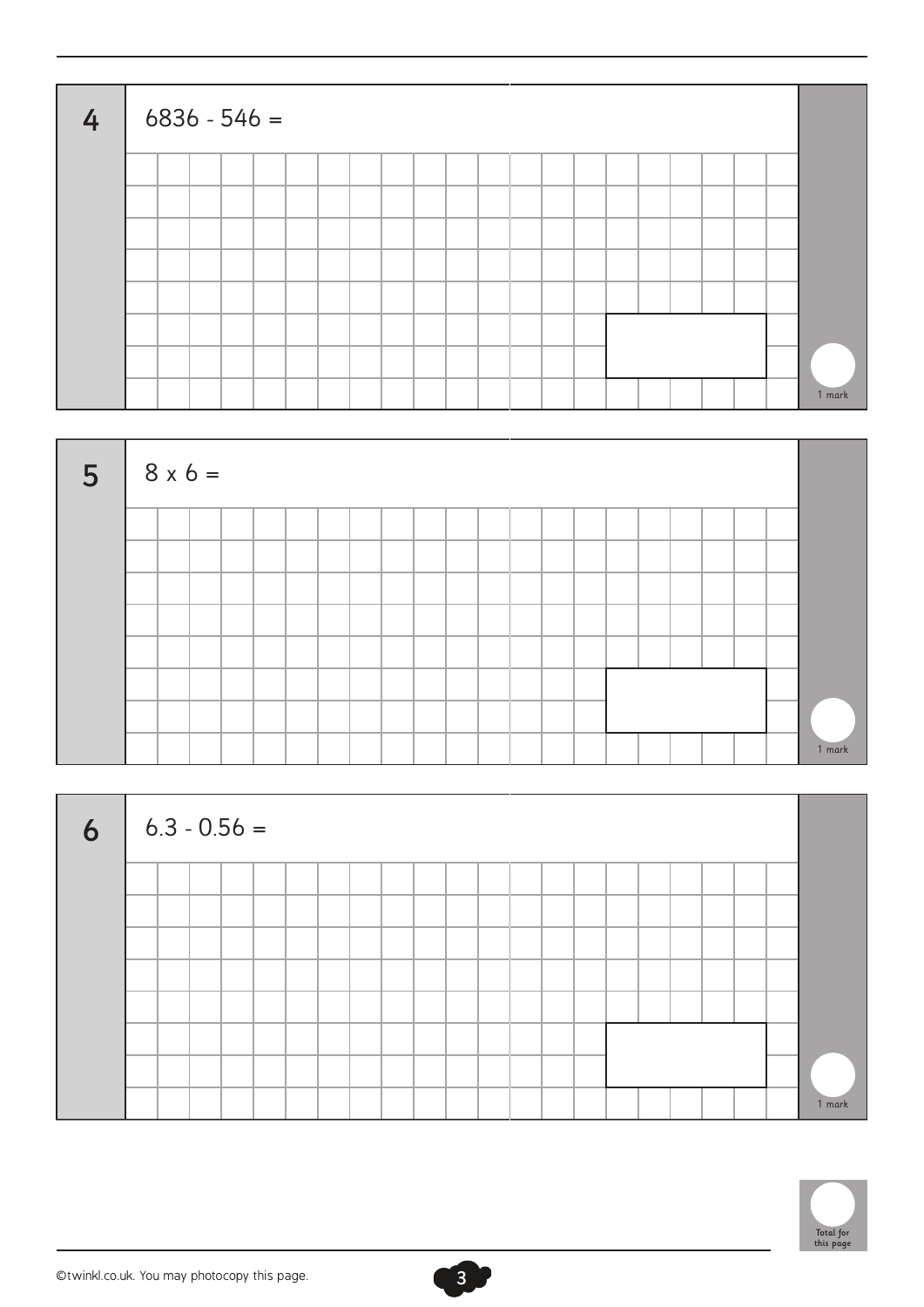| $\overline{7}$ |  |  | $6010 + 509 =$ |  |  |  |  |  |  |  |  |        |
|----------------|--|--|----------------|--|--|--|--|--|--|--|--|--------|
|                |  |  |                |  |  |  |  |  |  |  |  |        |
|                |  |  |                |  |  |  |  |  |  |  |  |        |
|                |  |  |                |  |  |  |  |  |  |  |  |        |
|                |  |  |                |  |  |  |  |  |  |  |  |        |
|                |  |  |                |  |  |  |  |  |  |  |  |        |
|                |  |  |                |  |  |  |  |  |  |  |  |        |
|                |  |  |                |  |  |  |  |  |  |  |  |        |
|                |  |  |                |  |  |  |  |  |  |  |  | 1 mark |



| $ 9 $ 3 <sup>3</sup> + 13 = |  |  |  |  |  |  |  |  |  |        |
|-----------------------------|--|--|--|--|--|--|--|--|--|--------|
|                             |  |  |  |  |  |  |  |  |  |        |
|                             |  |  |  |  |  |  |  |  |  |        |
|                             |  |  |  |  |  |  |  |  |  |        |
|                             |  |  |  |  |  |  |  |  |  |        |
|                             |  |  |  |  |  |  |  |  |  |        |
|                             |  |  |  |  |  |  |  |  |  |        |
|                             |  |  |  |  |  |  |  |  |  |        |
|                             |  |  |  |  |  |  |  |  |  | 1 mark |



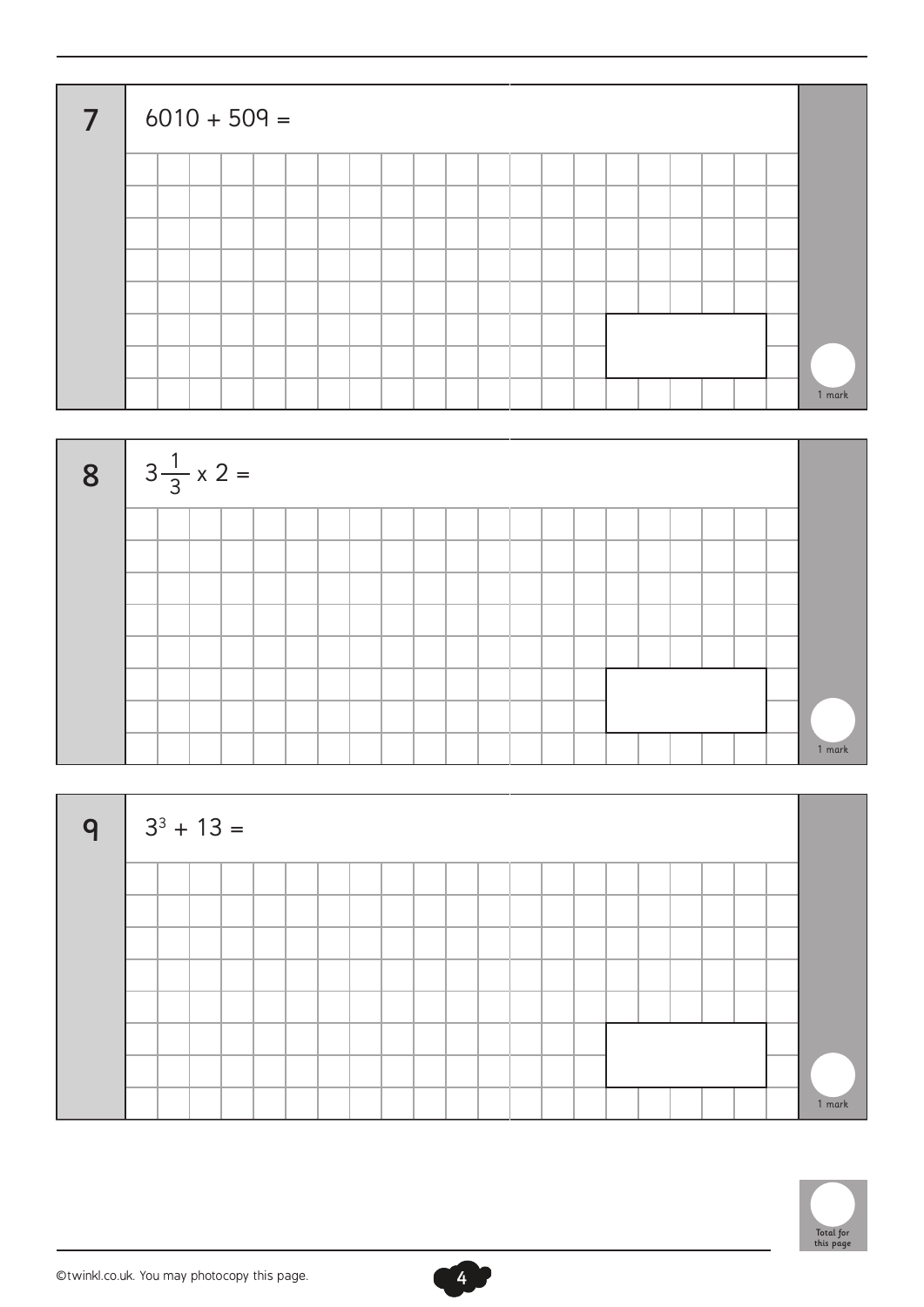| $10   800 \times 4 =$ |  |  |  |  |  |  |  |  |  |  |        |
|-----------------------|--|--|--|--|--|--|--|--|--|--|--------|
|                       |  |  |  |  |  |  |  |  |  |  |        |
|                       |  |  |  |  |  |  |  |  |  |  |        |
|                       |  |  |  |  |  |  |  |  |  |  |        |
|                       |  |  |  |  |  |  |  |  |  |  |        |
|                       |  |  |  |  |  |  |  |  |  |  |        |
|                       |  |  |  |  |  |  |  |  |  |  |        |
|                       |  |  |  |  |  |  |  |  |  |  |        |
|                       |  |  |  |  |  |  |  |  |  |  | 1 mark |



| $12 \mid 5 + 3 \times 6 =$ |  |  |  |  |  |  |  |  |  |  |        |
|----------------------------|--|--|--|--|--|--|--|--|--|--|--------|
|                            |  |  |  |  |  |  |  |  |  |  |        |
|                            |  |  |  |  |  |  |  |  |  |  |        |
|                            |  |  |  |  |  |  |  |  |  |  |        |
|                            |  |  |  |  |  |  |  |  |  |  |        |
|                            |  |  |  |  |  |  |  |  |  |  |        |
|                            |  |  |  |  |  |  |  |  |  |  |        |
|                            |  |  |  |  |  |  |  |  |  |  |        |
|                            |  |  |  |  |  |  |  |  |  |  | 1 mark |

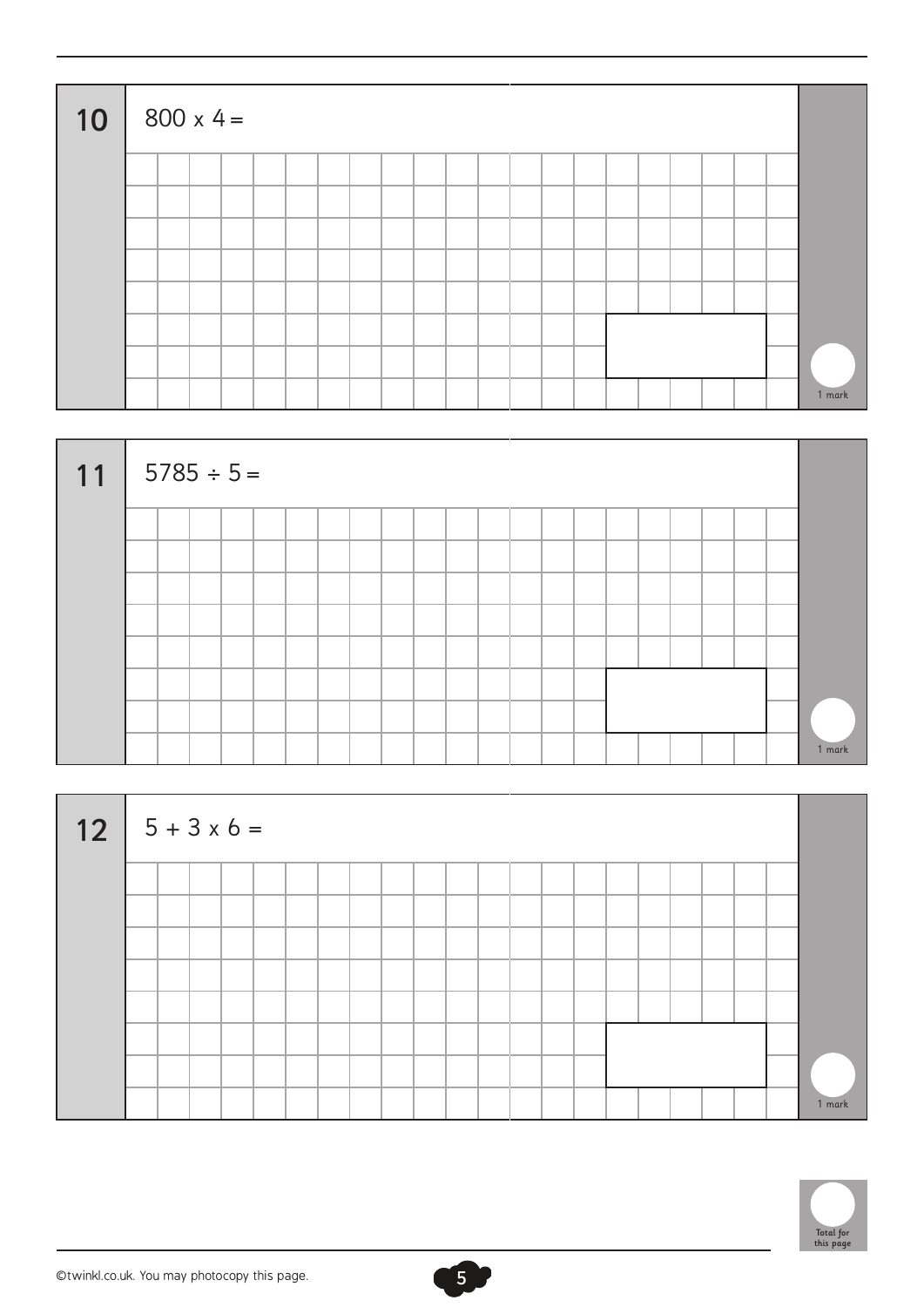| 13 | $  71 \times 63 =$ |                 |              |  |  |  |  |  |  |  |  |         |
|----|--------------------|-----------------|--------------|--|--|--|--|--|--|--|--|---------|
|    |                    |                 |              |  |  |  |  |  |  |  |  |         |
|    |                    | $\overline{7}$  | $\mathbf{1}$ |  |  |  |  |  |  |  |  |         |
|    | $\times$           | $6\overline{6}$ | $\mathbf{3}$ |  |  |  |  |  |  |  |  |         |
|    |                    |                 |              |  |  |  |  |  |  |  |  |         |
|    |                    |                 |              |  |  |  |  |  |  |  |  |         |
|    |                    |                 |              |  |  |  |  |  |  |  |  |         |
|    |                    |                 |              |  |  |  |  |  |  |  |  |         |
|    |                    |                 |              |  |  |  |  |  |  |  |  |         |
|    |                    |                 |              |  |  |  |  |  |  |  |  |         |
|    |                    |                 |              |  |  |  |  |  |  |  |  |         |
|    |                    |                 |              |  |  |  |  |  |  |  |  |         |
|    |                    |                 |              |  |  |  |  |  |  |  |  | 2 marks |

| 14 | $3451 \div 17 =$ |              |                 |              |   |                 |                |  |  |  |  |  |  |  |         |
|----|------------------|--------------|-----------------|--------------|---|-----------------|----------------|--|--|--|--|--|--|--|---------|
|    |                  |              |                 |              |   |                 |                |  |  |  |  |  |  |  |         |
|    |                  | $\mathbf{1}$ | $7\overline{ }$ | $\mathsf{3}$ | 4 | $5\overline{)}$ | $\overline{1}$ |  |  |  |  |  |  |  |         |
|    |                  |              |                 |              |   |                 |                |  |  |  |  |  |  |  |         |
|    |                  |              |                 |              |   |                 |                |  |  |  |  |  |  |  |         |
|    |                  |              |                 |              |   |                 |                |  |  |  |  |  |  |  |         |
|    |                  |              |                 |              |   |                 |                |  |  |  |  |  |  |  |         |
|    |                  |              |                 |              |   |                 |                |  |  |  |  |  |  |  |         |
|    |                  |              |                 |              |   |                 |                |  |  |  |  |  |  |  |         |
|    |                  |              |                 |              |   |                 |                |  |  |  |  |  |  |  |         |
|    |                  |              |                 |              |   |                 |                |  |  |  |  |  |  |  |         |
|    |                  |              |                 |              |   |                 |                |  |  |  |  |  |  |  |         |
|    |                  |              |                 |              |   |                 |                |  |  |  |  |  |  |  | 2 marks |

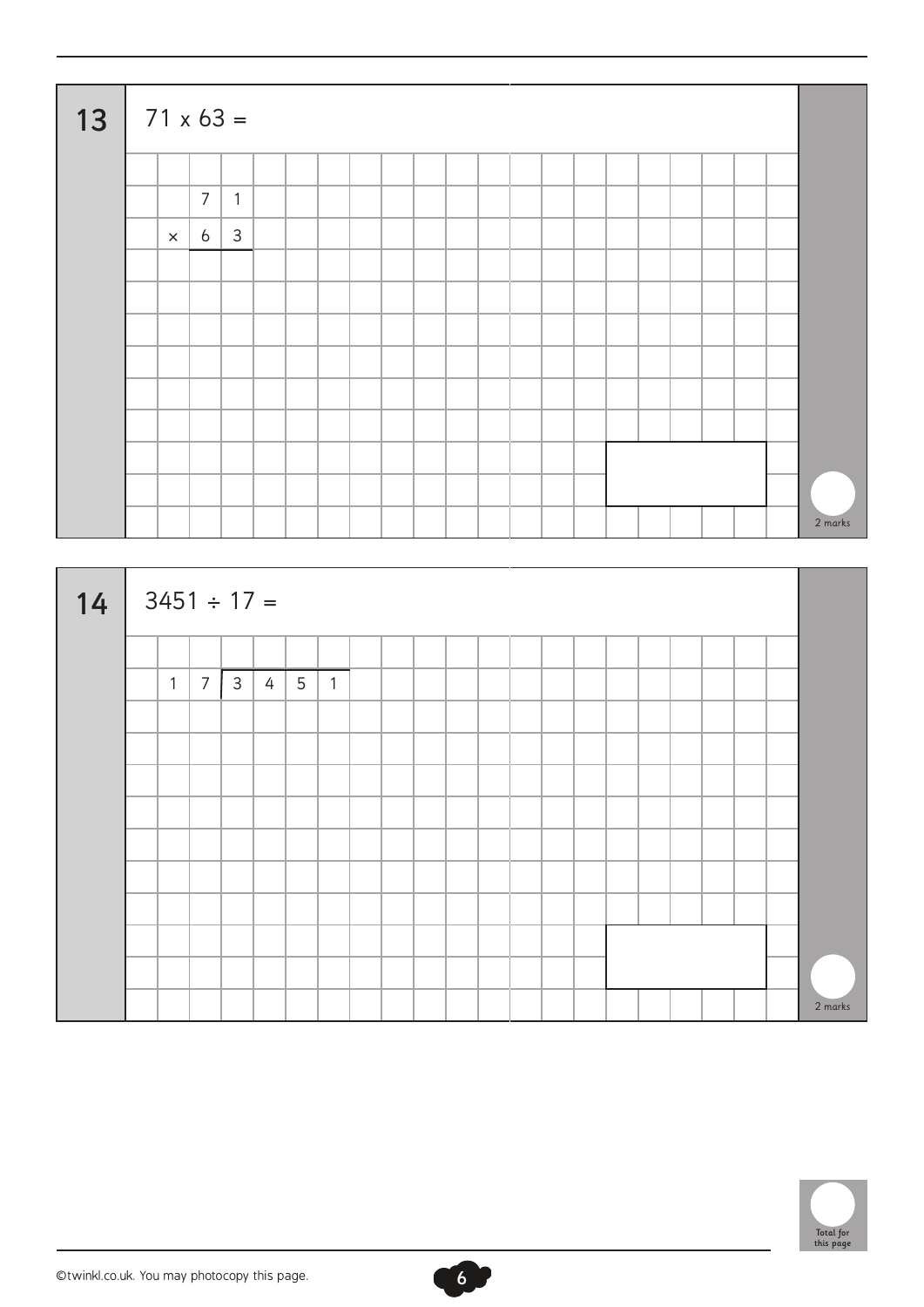| 15 $2\frac{3}{4} + \frac{4}{5} =$ |  |  |  |  |  |  |  |  |  |  |        |
|-----------------------------------|--|--|--|--|--|--|--|--|--|--|--------|
|                                   |  |  |  |  |  |  |  |  |  |  |        |
|                                   |  |  |  |  |  |  |  |  |  |  |        |
|                                   |  |  |  |  |  |  |  |  |  |  |        |
|                                   |  |  |  |  |  |  |  |  |  |  |        |
|                                   |  |  |  |  |  |  |  |  |  |  |        |
|                                   |  |  |  |  |  |  |  |  |  |  |        |
|                                   |  |  |  |  |  |  |  |  |  |  |        |
|                                   |  |  |  |  |  |  |  |  |  |  | 1 mark |



| 17 |  |  | $6.03 \times 1000 =$ |  |  |  |  |  |  |  |  |        |
|----|--|--|----------------------|--|--|--|--|--|--|--|--|--------|
|    |  |  |                      |  |  |  |  |  |  |  |  |        |
|    |  |  |                      |  |  |  |  |  |  |  |  |        |
|    |  |  |                      |  |  |  |  |  |  |  |  |        |
|    |  |  |                      |  |  |  |  |  |  |  |  |        |
|    |  |  |                      |  |  |  |  |  |  |  |  |        |
|    |  |  |                      |  |  |  |  |  |  |  |  |        |
|    |  |  |                      |  |  |  |  |  |  |  |  |        |
|    |  |  |                      |  |  |  |  |  |  |  |  | 1 mark |



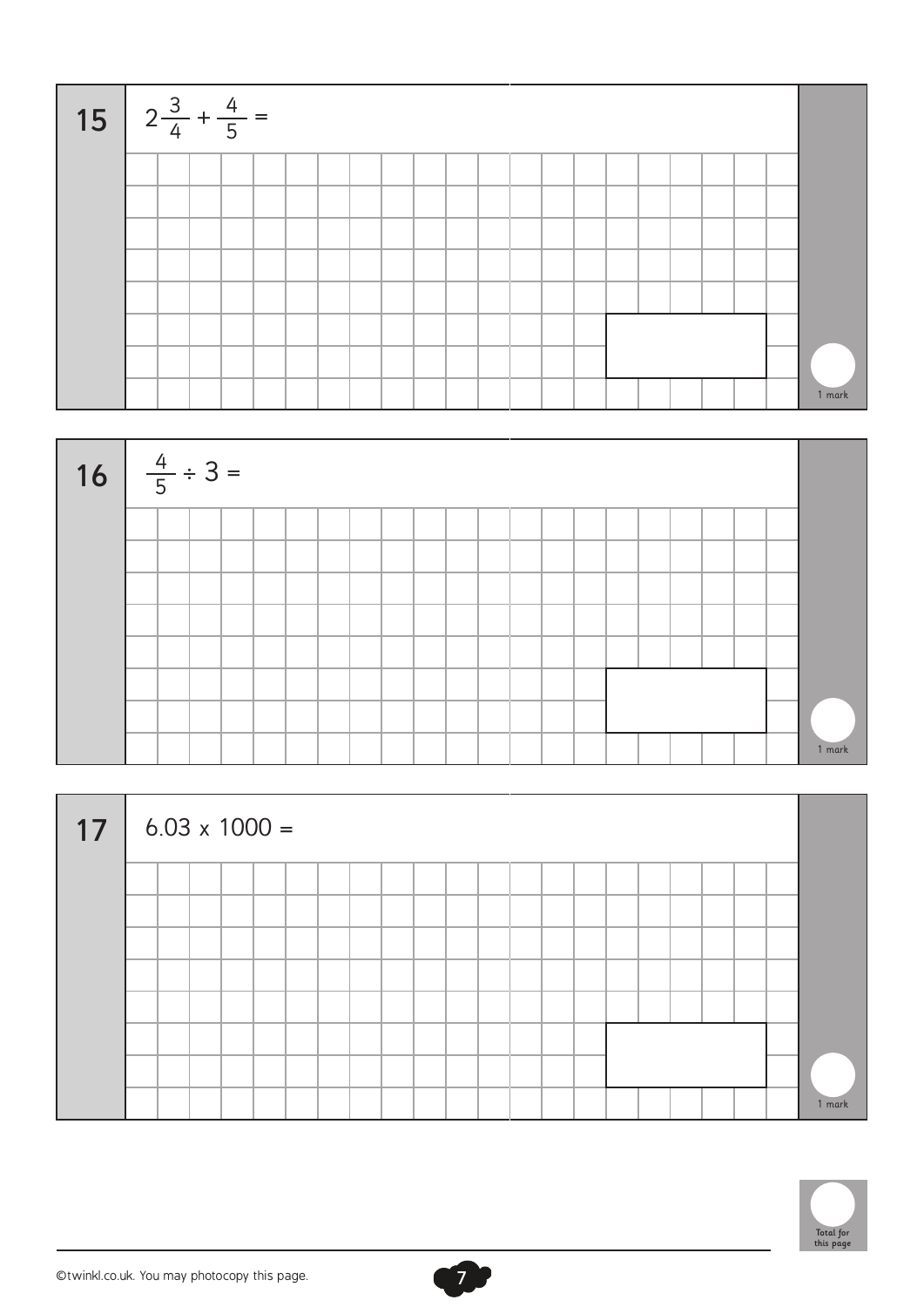| 18 | 25% of 358 = |  |  |  |  |  |  |  |  |  |  |        |
|----|--------------|--|--|--|--|--|--|--|--|--|--|--------|
|    |              |  |  |  |  |  |  |  |  |  |  |        |
|    |              |  |  |  |  |  |  |  |  |  |  |        |
|    |              |  |  |  |  |  |  |  |  |  |  |        |
|    |              |  |  |  |  |  |  |  |  |  |  |        |
|    |              |  |  |  |  |  |  |  |  |  |  |        |
|    |              |  |  |  |  |  |  |  |  |  |  |        |
|    |              |  |  |  |  |  |  |  |  |  |  |        |
|    |              |  |  |  |  |  |  |  |  |  |  | 1 mark |